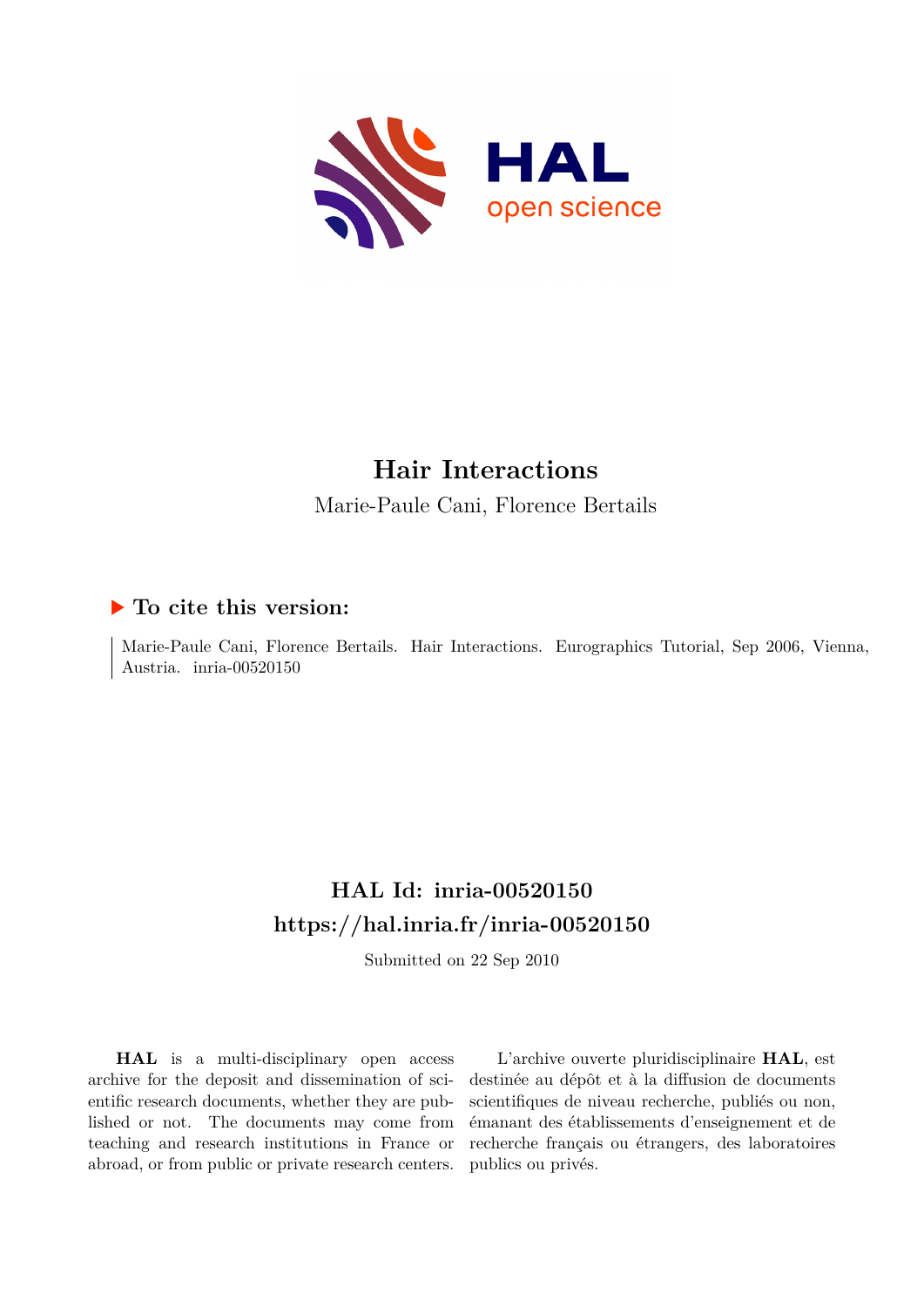# **Hair interactions**

Marie-Paule Cani and Florence Bertails

EVASION group (CNRS, UJF, INPG, INRIA), Grenoble, France

#### **Abstract**

Processing interactions is one of the main challenges in hair animation. Indeed, in addition to the collisions with the body, an extremely large number of contacts with high friction rates are permanently taking place between *individual hair strands. Simulating the latter is essential: without hair self-interactions, strands would cross each* other during motion or come to rest at the same location, yielding unrealistic behavior and a visible lack of hair *volume.*

This chapter reviews the most recent advances to tackle the specific problems of hair collision detection and *response. The solutions presented here range from simple approximations that provide hair with a volumetric behavior in real-time to dedicated algorithms for efficiently yet robustly detecting collisions between hair guides and for generating a realistic response to hair interactions.*

## **1. Introduction**

Human hair is a composite, deformable material made of more than 100 000 individual fibers called hair strands. These thin tubular structures are elastic: after motion, they tend to come back to a rest shape, which is related to their individual natural curliness and to the set of external forces applied to them. Global hair motion and even the shape hair takes at rest highly depend on the nature of the multiple interactions taking place between hair strands: collisions and contacts between hair strands of different orientations cause hair to occupy a pretty high volume, especially in the case of irregular, curly or fuzzy hair. Due to this larger volume, tangled or fuzzy hair in motion is much more subject to air damping than smooth and disciplined hair.

The nature of interactions between hair strands is very complex. This is largely due to the surface of individual hair strands, which is not smooth but composed of tilted scales (see Figure [1\)](#page-1-0). This irregular surface causes anisotropic friction inside hair, with an amplitude that strongly depends on the orientation of the scales and of the direction of motion [\[Zvi86\]](#page-8-0). Moreover, hair is very triboelectric, meaning it can easily release static charges by mere friction. This phenomenon, which has been measured in the case of combed hair, most probably impacts the hair-hair friction rates.

Because of the extremely large number of strands that compose a full head of hair, processing hair interactions is



**Figure 1:** *An electron micrograph of a hair fiber that shows the structure of the outer cuticle surface, which is composed of thin overlapping scales [\[Rob94\]](#page-8-1).*

<span id="page-1-0"></span>known as one of the main challenges in hair animation. Until the late nineties, most hair animation methods tackled hair collisions with the body, but were not processing selfinteractions at all. This often resulted into an obvious lack of hair volume. The first methods that detected interactions between hair wisps spent more than 80% of the simulation time in this process. More recently, several interesting solutions that make hair interactions much more practical were developed: some of them mimic the effect of hair interactions globally, using a structure that stores the volumetric density of hair. Others achieve more accurate results by developing efficient algorithms for detecting collisions between hairwisps and by setting up realistic models for response and friction forces.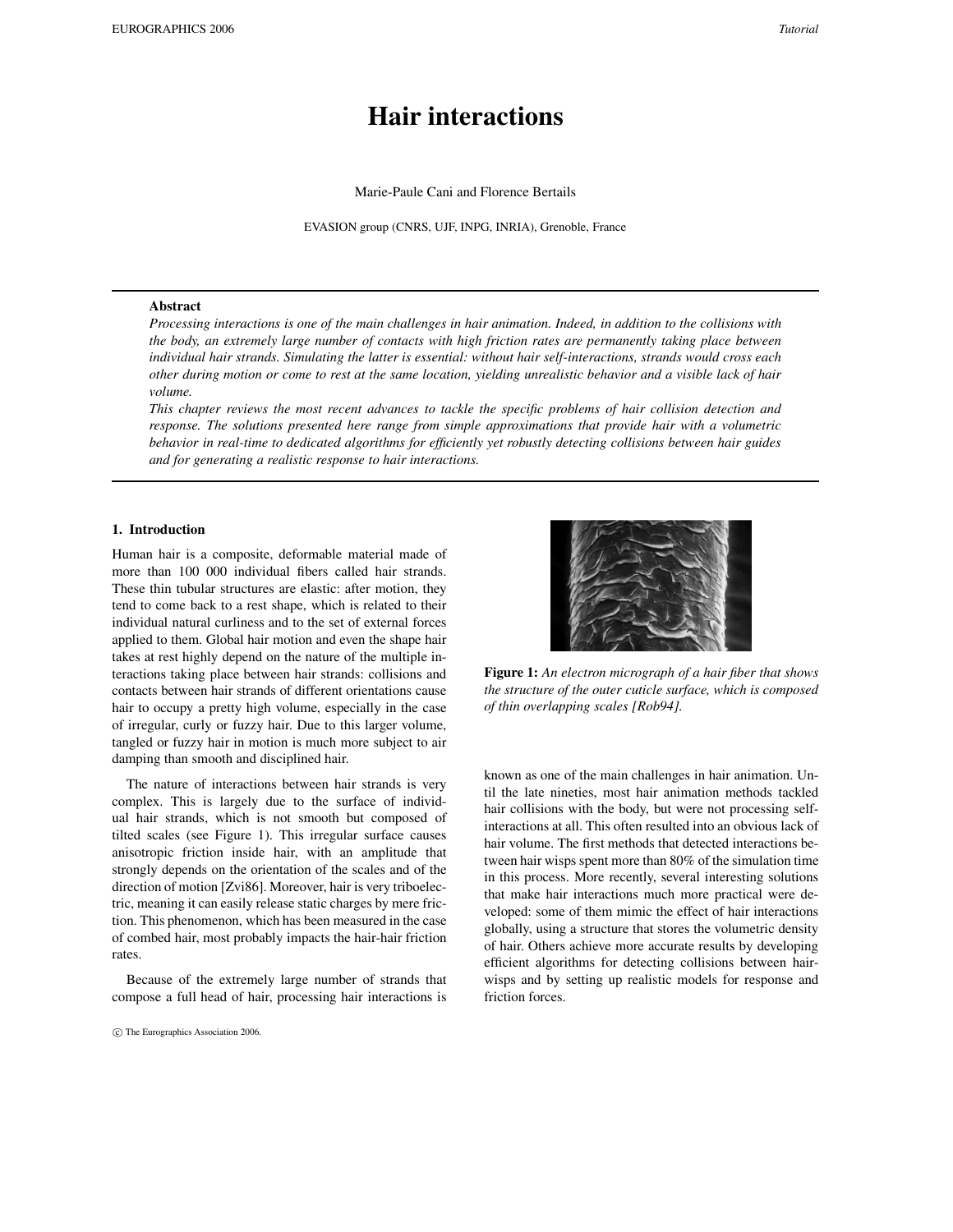This chapter presents those of these recent advances in which the authors participated: Section [2](#page-2-0) briefly reviews the two main approaches for animating hair, namely modeling hair as a continuum or as a set of individual hair wisps. The associated methods for processing hair interactions with the body are presented and the issues raised by hair selfinteractions are introduced. Section [3](#page-3-0) presents a practical real-time solution, applicable in any hair animation system, which gives hair a volumetric behavior without requiring to detect individual interactions between the animated guidestrands. We then focus on more accurate methods, applicable for generating high quality animation of long hair: Section [4](#page-4-0) reviews some recent methods for efficiently, yet robustly detecting the interactions between guide-strands. Section [5](#page-5-0) discusses the anisotropic models that were set up to model response to these interactions. In particular, we describe a validated model for friction forces. In conclusion, we emphasize the steps forwards made in the last few years, but also the issues that were not tackled yet, showing that improving the efficiency and visual realism of hair animation is going to remain a hot research topic for a while.

#### <span id="page-2-0"></span>**2. Hair animation and interaction processing**

#### **2.1. Continuous versus wisp-based hair models**

Hair animation was made practical in the early nineties [\[RCT91\]](#page-8-2) by the idea of animating only a subset of the hair strands (typically one or two hundreds), which we will call here the *guide-strands*. This is made possible by the local spatial coherence of hair motion. Once the guide-strands have been animated (using for instance spring and masses, projective dynamics or chains of articulated rigid bodies), their position is used to generate the remaining hair strands at the rendering stage.

More precisely, two main families of approaches were developed for modeling hair: The first ones, more appropriate for smooth, fluid hair, consider hair as a contin-uum [\[AUK92,](#page-7-0) [DTKT93,](#page-7-1) [HMT01,](#page-8-3) [CJY02,](#page-7-2) [BCN03\]](#page-7-3) and thus use interpolation between the animated guide-strands for generating a full head of hair. The second ones, which achieve their best results for wavy of curly hair, model hair as a set of disjoint wisps [\[CSDI99,](#page-7-4) [KN00,](#page-8-4) [PCP01,](#page-8-5) [KH01,](#page-8-6) [BKCN03,](#page-7-5) [WL03,](#page-8-7) [CCK05\]](#page-7-6). The animated guide-strands are assimilated to wisp skeletons and extrapolation is used for generating extra hair-strands within each wisp. Recently, Bertails [\[BAC](#page-7-7)<sup>\*</sup>06] bridged the gap between the two kinds of approaches by allowing the guide-strands to be used both for interpolation or approximation depending on the type of hair and on the current distance between neighboring guidestrands. This model captures hair that looks like a continuum near the head while well identified wisps can be observed at the tip.

In the remainder of this chapter, we will discuss hair interactions independently of the hair model used among the approaches above: hair will be considered as a set of individual hair guides, each of them more or less explicitly modeling a volume of hair around it. Interactions will be detected and treated based on the position and motion of these guidestrands.

#### **2.2. Processing hair interactions with the body**

The first step towards processing hair interactions is to adequately model hair collisions and contacts with obstacles, starting with the body of the animated character. Since hair is animated using guide-strands, the latter and the wisp volumes around them (if any) should be prevented from penetrating inside the body. The latter is often approximated using sets of ellipsoids or stored in a spatial partitioning grid to accelerate this detection. Since hair is a very soft material, modeling a one way response is sufficient: the body can be considered as infinitely rigid and heavy compared with hair, so the collision has no effect on the subsequent body shape and motion. Moreover, hair is a very soft and light material: it does not bounce after collision, but rather experiment a strong static friction with the parts of the body it is in contact with. Collision response can thus be treated using methods set up for other very light material, such as clothing: when a penetration is detected, the guide-strand or the associated wisp volume is re-positioned as to be in resting contact with the body. The guide-strand is either given the velocity of this body part, or a static friction force is set up between them.

The remainder of the chapter focuses on the part of interaction processing most specific to hair and much more difficult to handle than collisions with obstacles: we are now addressing the challenging problem of self-interactions.

#### **2.3. The issues raised by hair self-interactions**

The interactions that occur between hair-strands are very difficult to simulate, For the following reasons:

Firstly, in real hair, the friction between neighboring strands of similar orientation plays an important part: it dissipates some kinetic energy and damps the overall motion. This phenomenon cannot be simulated properly in virtual hair, where only a few guide-hair distributed on the scalp are animated. The only way to capture this part of selfinteraction is to add some internal damping - which should depend on the type of hair and is quite difficult to tune - on the individual motion of a guide strand.

Secondly, strands are very thin, so standard collision detection methods based on penetration cannot be used: strands or even small wisps of hair of different orientations might cross each other between two simulations steps and go to rest in the wrong positions, this interaction remaining unnoticed.

Lastly, once a collision between hair guides or hair wisps of different orientation have been detected, the response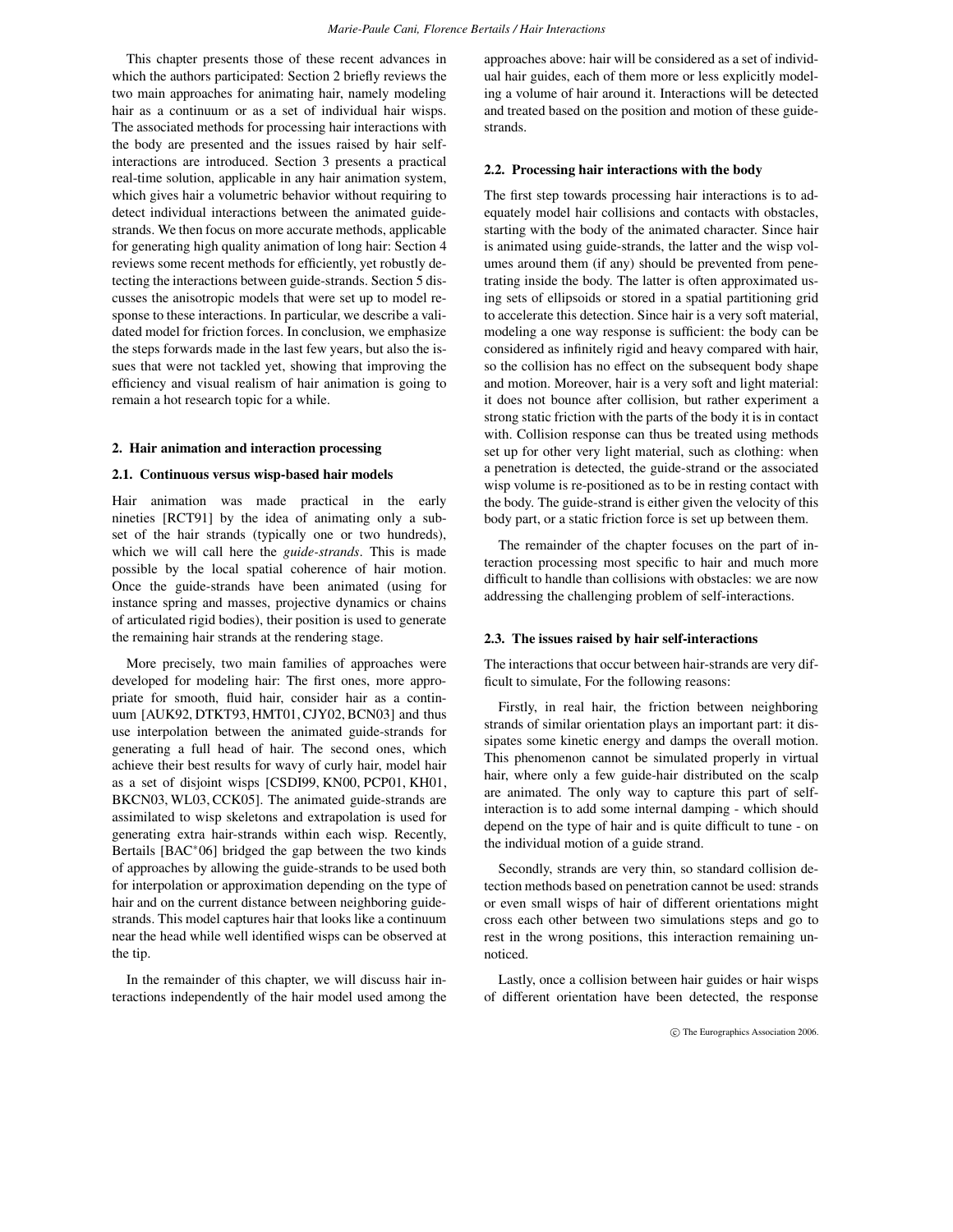model should account for the complex state of surface of a hair strand: the tilted scales that cover a strand result in strongly anisotropic static friction. Moreover, these friction forces are dominant: due to the lightness on a hair strand, the colliding strands will most probably remain in contact. One of the challenges of hair self-interactions it thus to define a response model that prevents strands from crossing each other while avoiding to generate any bouncing. The latter, often noticeable in hair animation systems, gives an overall unstable behavior to the full hair, due to the extremely large number of local collisions that occur at each time step, even when hair is at rest.

Historically, the continuous and wisp-based approaches have tackled hair self-interactions in dramatically different ways:

- **- Volumetric interactions:** Continuum approaches such as Hadap's and Bando's methods relied on fluid-like internal viscosity to model hair friction and to prevent self-intersections is a rather global way [\[HMT01,](#page-8-3) [BCN03\]](#page-7-3): no collision is detected between individual hair strands, but the latter interact (as fluid particles would do), depending on the local hair density and on the relative hair motion around them.
- **- Guide-strands interactions:** In contrast, processing hair self-collision in discontinuous, wisp-based approaches has been done through the actual detection of penetration between moving hair wisps [\[PCP01\]](#page-8-5). This allows a more accurate modeling of the discontinuities that can be observed during fast motion of long, human hair: in these approaches, wisps of hair defined around a guide-strand are prevented from crossing each other and two wisps of different orientations can be in resting contact.

We believe that the general approach chosen for handling hair interactions can be chosen quite independently from the hair model, would it be a continuum model, an disjoint set of hair wisps, or something inbetween.

The remainder of this chapter presents the specific solution the authors have developed for tackling the problem of hair interactions. This chapter is not aimed as providing a state of the art in the area: the interested reader can find a recent survey on hair animation and rendering techniques in [\[WFK](#page-8-8)∗06]. The volumetric method for hair interactions presented in Section [3](#page-3-0) belongs to the volumetric interactions approach: it provides a real-time alternative to fluid-like interactions when a coarser approximation is sufficient. Methods for improving the efficiency of collision detection and the realism of collision response in the interacting guidestrands approach are detailed in Sections [4](#page-4-0) and [5.](#page-5-0)

#### <span id="page-3-0"></span>**3. A volumetric approach for real-time self-interactions**

The work presented in this section was first introduced in [\[BMC05\]](#page-7-8), as a side application of a method for handling

c The Eurographics Association 2006.

hair self-shadowing in real-time. We detail here the application of this approach to hair self-interactions.

#### **3.1. A volumetric structure for hair**

An acceptable approximation of hair self-interaction consists of considering that internal collisions mainly result into the preservation of hair volume [\[LK01\]](#page-8-9). Starting from this assumption, hair density information is very useful: If the local density of hair is over a fixed threshold (corresponding to the maximum quantity of hair that can be contained within a cell), the hair strands should undergo external forces that spread them out.

Bertails *et al.* [\[BMC05\]](#page-7-8) use a light-oriented voxel grid to store hair density values. This enables them to efficiently compute *both lighting and mechanical interactions* inside the hair volume in real-time. Though very simple, this method yields convincing interactive results for animated hair, is very simple to implement, efficient and can easily be parallelized to increase performance.

More precisely, the volumetric structure used is based on a 3D light-oriented density map, which combines an optimized volumetric representation of hair with a light-oriented partition of space. This voxel structure stores the local hair density in space, computed from the number of guide-strand segments within a given cell. It is used to approximate the light attenuation through each cell of the grid: since the cells are sorted along the light direction, computing the accumulated translucency for each cell through the hair volume becomes straightforward.

#### **3.2. Application to hair interaction**

At each animation step, all guide-strand are moved to their new position and the density map is updated. Then, hair selfcollisions are taken into account for the next simulation step by adding density-based interaction forces where needed: repulsive forces directed from the center to the border of a grid cell are generated. They are applied to each hair-guide element located in a cell whose density if over a threshold. This threshold value depends on the desired level of hair fuzziness.

Although this interaction method is extremely simple, it yields convincing results. In practice, it was tested with an accordingly simple, yet robust algorithm for animating the guide-strands: hair is composed of approximately a hundred wisps, each of which being simulated using three guide-strands modeled as chains of rigid links. The latter are animated using a fast and robust but non-accurate method [\[vO91\]](#page-8-10). The rendering technique is a hybrid between continuum and wisp-based methods: interpolation between the three guide-strands is used to generate a continuum of hair inside each deformable wisps. The overall method results into interactive hair animations that include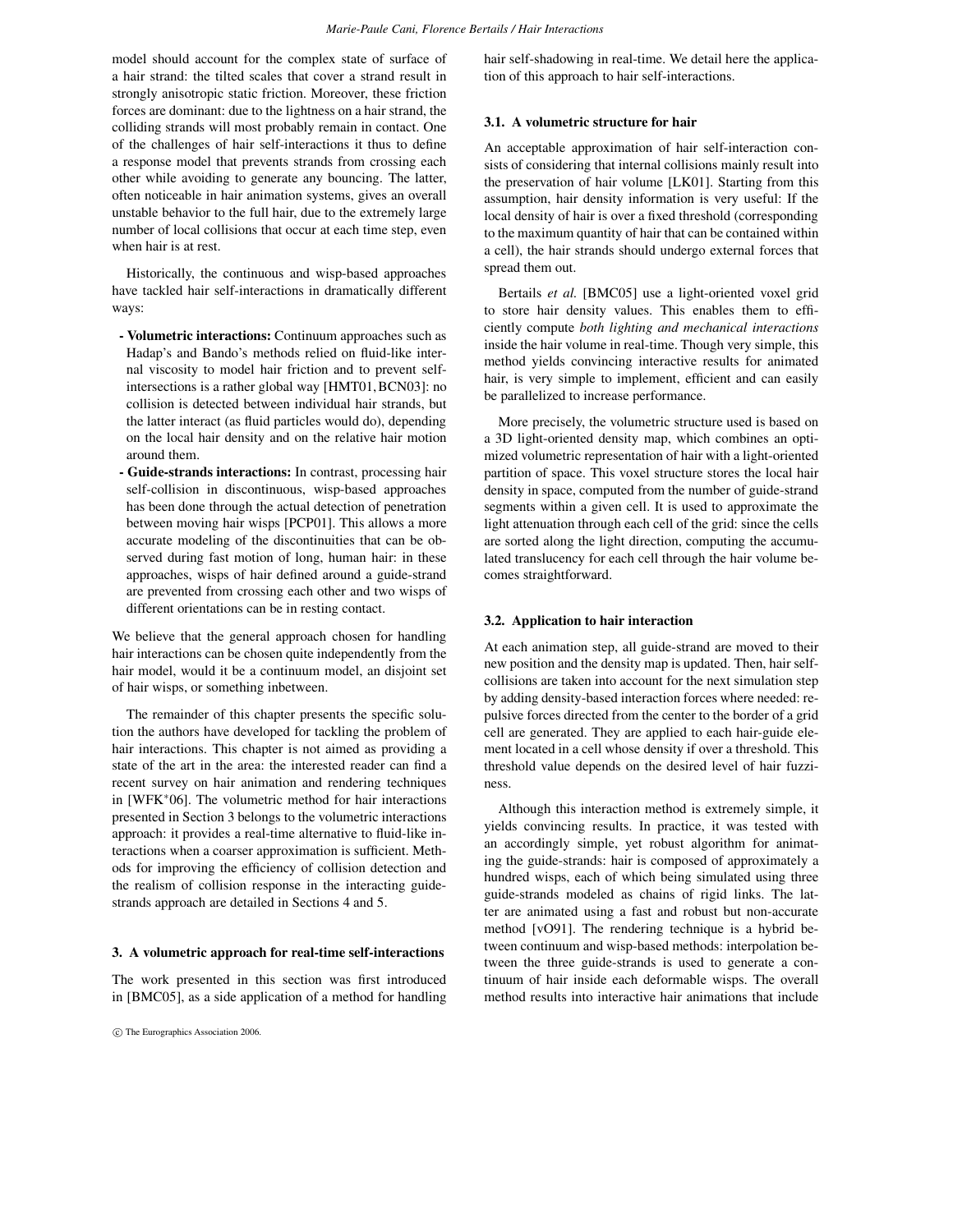self-interactions as well as self-shadowing, and generate visually convincing hair volume (see Figure [2\)](#page-4-1). Furthermore, with this technique, handling hair self-collisions only requires 2.5% of the whole processing time.



**Figure 2:** *Interactive hair self-shadowing processed by accumulating transmittance values through a light-oriented voxel grid [\[BMC05\]](#page-7-8). (left) Animated smooth hair; (right) Animated curly hair.*

### <span id="page-4-1"></span><span id="page-4-0"></span>**4. Detecting guide-strand interactions**

Volumetric methods as the simple solution presented above are not sufficient for generating high quality animation of non-smooth hair: two hair wisps of different orientations may cross each other during motion despite of the volumetric forces they undergo. Most hair animation methods have thus relied on the distance between pairs of guidestrands or on the penetration between wisps of hair defined around them for accurately detecting hair self-interactions. In this chapter, we call these more accurate approaches *guide-strand interactions*.

A naive implementation of guide-strand interactions would lead to  $O(n^2)$  tests, where *n* is the total number of guide-strand segments (or wisp segments) in the hair model. Following Plante [\[PCP01\]](#page-8-5), most methods use a pre-detection based on a regular 3D grid data structure, built around the character and its hair, to quickly get rid of most nonintersecting cases. Each grid cell contains a list of hair-guide elements (or wisp segments) whose bounding box intersects the cell. At each animation step, the grid is used for quickly determining a shorter list of segments susceptible to intersect. A mailbox parameter indicates the last time step when a given pair of such segments has been tested, ensuring that each pair is tested only once. The 3D grid data structure can also be used for optimizing collision detection between hair and the character model: to achieve this, each cell also references the polygons of the character model that intersect it.

#### **4.1. Deformable versus cylindrical hair wisps**

To account for the complex interactions observed in real hair during fast motion, Plante *et al.* represented hair using a fixed set of deformable, volumetric wisps [\[PCP01,](#page-8-5) [PCP02\]](#page-8-11).



<span id="page-4-2"></span>**Figure 3:** *Elements defining a deformable volumetric wisp [\[PCP01\]](#page-8-5).*

Each wisp is structured into three hierarchical layers: a skeleton curve (called here guide-strand) that defines its large-scale motion and deformation, a deformable volumetric envelope that coats the skeleton and accounts for the deformation due to hair interaction within a wisp, and a given number of hair strands distributed inside the wisp envelope and which are generated only at the rendering stage (see Figure [3\)](#page-4-2). More precisely, the deformable sections that shape a wisp of hair around its guide-strand are animated using 4 1D damped springs, attempting to capture the way a wisp of hair deforms when its moves and most often comes back to its initial size at rest. The wisp volume was defined as a quadratic surface envelop controlled by these cross-sections.

Using such a complex deformable wisp model for the detection of guide-strand interactions proved very time consuming: more than 70% of the simulation time was used in collision detection between hair wisps, despite of the space grid used to accelerate the process. In total, without taking hair rendering into account, about 3 hours of computations were required, in 2001, to compute 3 seconds of animation.

Bertails *et al.* [\[BKCN03\]](#page-7-5) introduced an adaptive animation control structure, called the *Adaptive Wisp Tree* (AWT), which enables the dynamic splitting and merging of hair wisps. The AWT depends on a full hierachical structure for the hair, which can either be precomputed - for instance using a hierarchical hairstyle [\[KN02\]](#page-8-12) - or computed on the fly. The AWT represents at each time step the wisps segments (or guide-strand segments) of the hierarchy that are actually simulated (called *active* segments). Considering that hair should always be more refined near the tips than near the roots, the AWT dynamically splits or merges hair wisps while always preserving a tree-like structure, in which the root coincides with the hair roots and the leaves stand for the hair tips.

In addition to limiting the number of active hair-wisp segments, one of the key benefits of the AWT for collision detection is that the splitting behavior of the wisps models their deformation: there is no need for the complex deformable wisp geometry used in [\[PCP01\]](#page-8-5). For collision processing,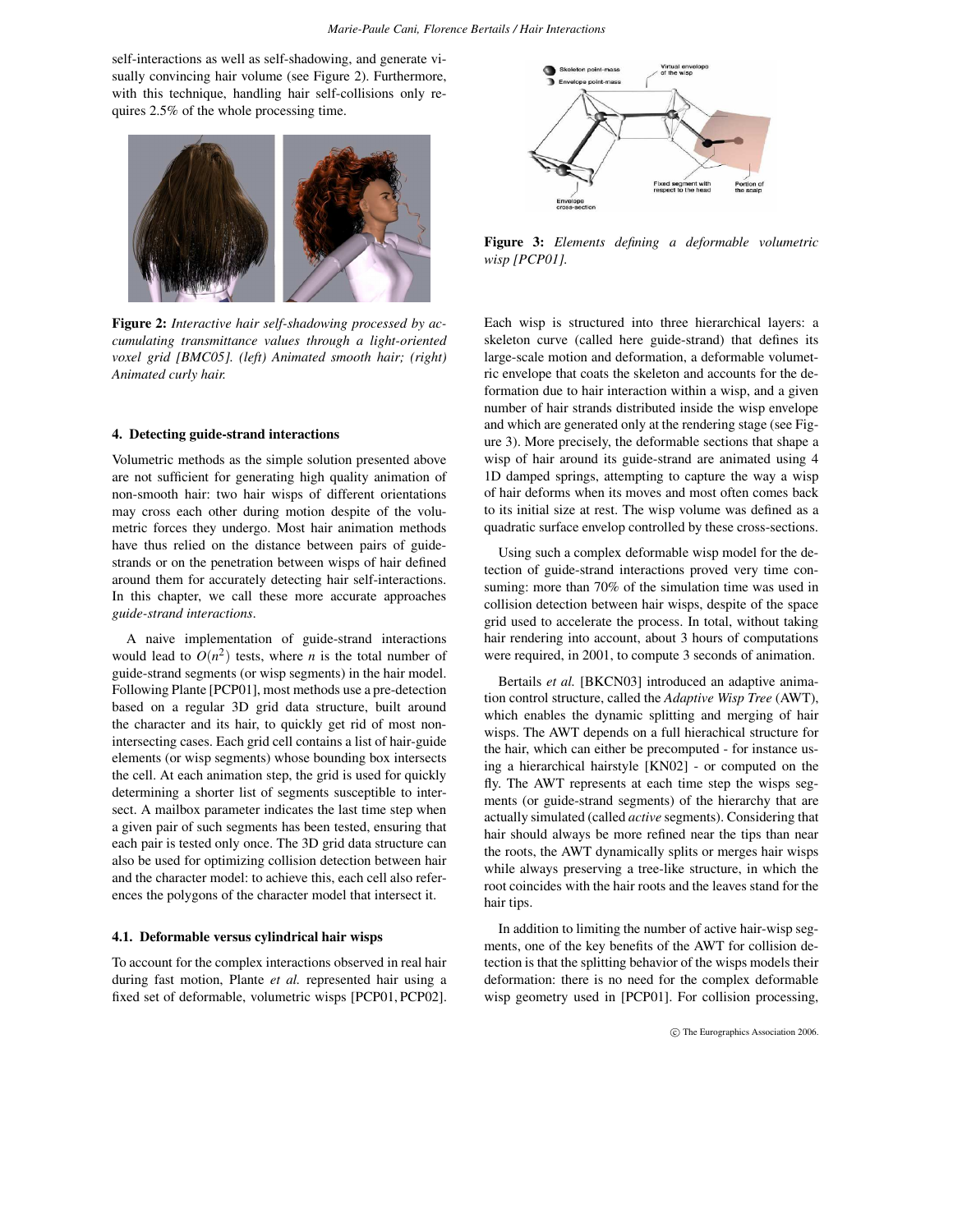active wisp segments of the AWT are thus represented by cylinders, which greatly simplifies collision detection tests: detecting interactions simplifies into detecting the local minima of the distance between guide-strand and comparing its value to the sum of the wisp radii. With this method, ten seconds of animations could be computed, in 2003, in less than five minutes.

## **4.2. Handling curly hair and exploiting temporal coherence**

The Super-Helix model that was recently intro-duced [\[BAC](#page-7-7)<sup>\*</sup>06] is the first model that accurately simulates the dynamics of curly hair: unlike previous approaches, curly hair wisps are not modeled using a straight massspring skeleton around which wavy strands are drawn at the rendering stage, but are instead accurately modeled using wavy to fuzzy guide-strands, which have a piece-wise helical shape. Detecting interactions between such complex helical guide-strands is indeed more costly.

To handle collisions between hair clumps guided by Super-Helices in a both accurate and efficient way, our strategy is based on the two following ideas: 1) the use of *adaptive* cylindrical bounding envelopes around each hair wisp, whose number and size can automatically adapt during motion, depending on the geometry of the wisp, and 2) the *tracking of the closest points* between the skeletons (*i.e.*, the principal axes) of the bounding cylinders.



<span id="page-5-1"></span>**Figure 4:** *Left: The three different adaptive representations for the bounding volume of a wisp segment. Right: Tracking the pairs of closest points between the skeletons of guide volumes (for smooth and curly hair) [\[Ber06\]](#page-7-9).*

- 1. **Adaptive bounding envelopes**: the bounding volume of a helical element  $Q_i$  of the guide hair strand is composed of a single, large cylinder if the helix's spires are tight enough. In other cases (*i.e.* for straighter strands), we use one or two cylinders, oriented along the mean local tangent of the element, to approximate the volume of the wisp (see Figure [4\)](#page-5-1).
- 2. **Tracking pairs of the closest points**: we adapted the algorithm of Raghupathi *et al.*, originally designed for detecting self-collisions in long and thin deformable objects [\[RCFC03\]](#page-8-13), to the collision detection between guide hair volumes. Since guide hair volumes are composed of

c The Eurographics Association 2006.

a set of cylinders, the method amounts to computing minimal distances between pairs of segments (the principal axes of the cylinders), as in [\[RCFC03\]](#page-8-13). For each pair of guide-strands, we first initialize a closest point pair near the root. At each time step, each closest point pair is updated by letting the closest points slide along the associated wisp, from the positions they had at the last time step. They stop in a location that locally minimizes the distance between the two wisp volumes. When this distance is under a threshold, new pairs of points are created at both sides of the initial pair, to track the possible multiple local minima. When two closest point pairs slide to the same location, they are merged together. At each time step, because of temporal coherence, only very few of these pairs need to be moved, so advancing them is very fast. Each time the distance between two guide volumes is locally smaller than the sum of their radii, collision is detected.

This algorithm ensures that at least one pair of closest points is maintained between two guide volumes, while keeping the number of tracked pairs between guide volumes low (merging occurs when two different pairs slide towards the same place). The algorithm has thus a  $n^2$  complexity where *n* is the number of guide hair strands composing the hairstyle instead of the total number of segments composing hair, as it would be when using a naive algorithm.

The same adaptive wisp volumes and temporal coherence technique are used for detecting collisions between the hair and the body of the character. Distance tests are computed between segments and spheres, as the body is approximated by a unions of spheres. Using this technique, we obtained a total frame rate of only 3 seconds per frame for a dynamic hair style composed of a hundred of guide hair strands, including self-interactions and interactions with the body.

#### <span id="page-5-0"></span>**5. Response to guide-strand interactions**

As already mentioned hair is a very soft and light material. Seen as a whole, it deforms rather than bouncing when it collides with a relatively rigid obstacle such as the character's body. Indeed, hair self-collisions should be very soft as well, and result into frictional rather than bouncing behaviors. Therefore, response to guide-strands interactions have been modeled using soft penalty forces together with friction forces.

#### **5.1. Anisotropic response in wisp-based methods**

As noted by Plante *et al.* [\[PCP01,](#page-8-5) [PCP02\]](#page-8-11), accounting for collisions between hair wisps is fairly different from modelling collisions between standard deformable bodies. Wisps are highly anisotropic, since they are just a virtual representation for a group of hair strands. While two perpendicular colliding wisps should be compressed in order to avoid intersection, interpenetration can be allowed between neigh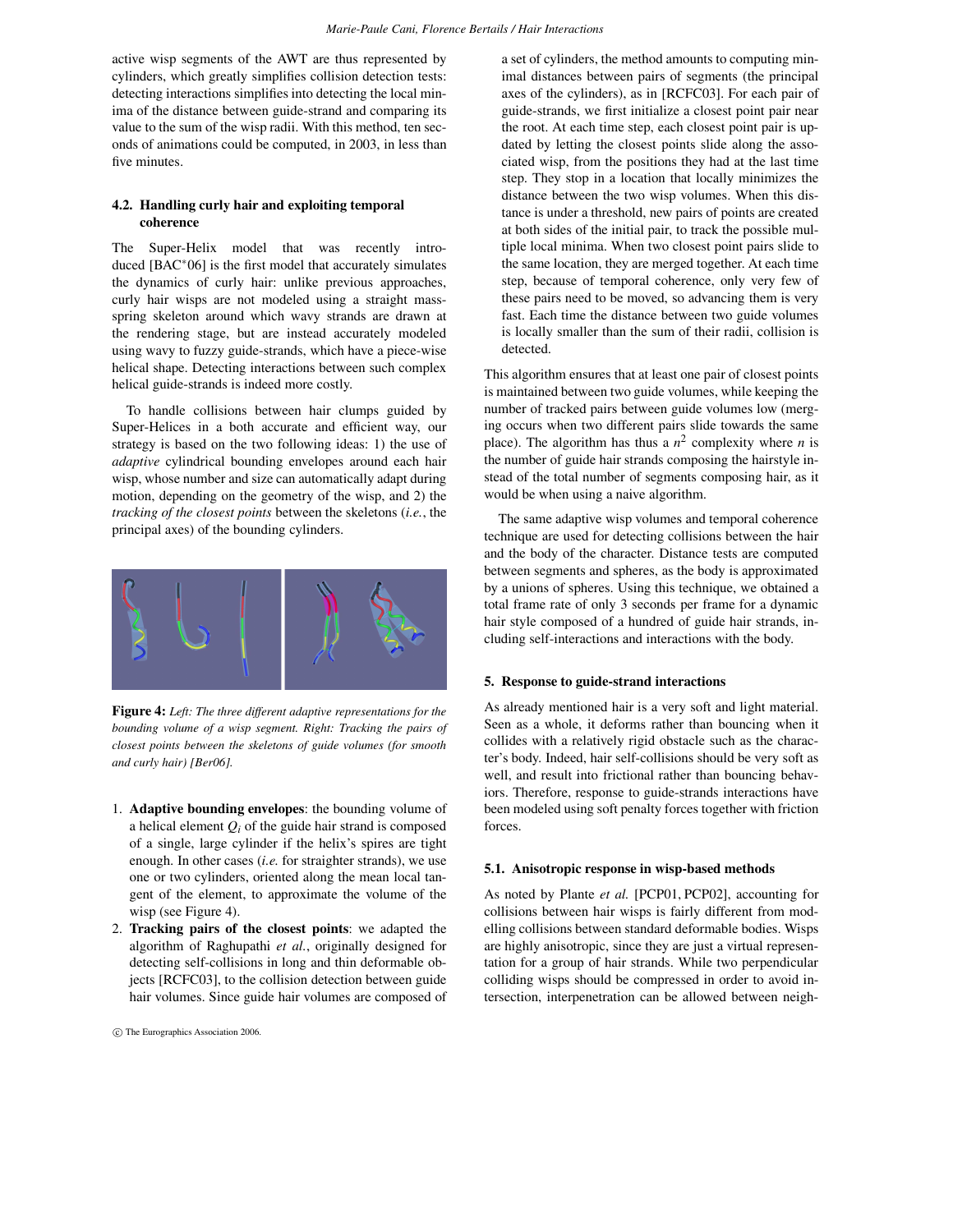bouring wisps moving roughly in the same plane. In consequence, the authors proposed an anisotropic model for the interactions between hair wisps: Wisps of similar orientations are mostly submitted to viscous friction and penetrate each other, whereas wisps of different orientations actually collide in a very dissipative way.



**Figure 5:** *The layered wisp model [\[PCP01\]](#page-8-5) (right) captures both continuities and discontinuities observed in real long hair motion (left).*

<span id="page-6-0"></span>As illustrated in Figure [5,](#page-6-0) this approach yields convincing results, even for fast motions: the model adequately captures the discontinuities that can be observed in long, thick hair, preserves hair volume and prevents crossing between hair wisps. Nevertheless, the high number of contacts that needed to be computed between the different wisps at rest caused some noticeable artifacts such as unstabilities when hair comes to rest.

The previous anisotropic collision response model was re-used and improved by the Adaptive Wisp Tree (AWT) method [\[BKCN03\]](#page-7-5): an AWT implicitly models some of the mutual hair interactions, since neighboring wisps with similar motions merge, thus efficiently yet robustly mimicking the static friction in real hair. This merging behavior also avoids subsequent collision processing between these wisps, thus increasing efficiency as well as gaining stability from the reduced number of primitives. Typically, an AWT simulation starts with a reduced number of hair wisps. While the character moves, these wisps refine where and when needed (see Figure [6\)](#page-6-1), to merge again as soon as they can. When the character is back at rest, the simulation eventually ends up a single large hair wisps. This totally avoids the local unstabilities noted in previous approaches.

#### **5.2. Setting up realistic penalty and friction forces**

The recent work on Super-Helices tackled the problem of setting up more accurate response forces between interacting guide-strands [\[BAC](#page-7-7)\*06]. Interactions between guide-hairs, and between hair and external objects (such as the body) are performed through penalty forces which include a normal elastic response together with a tangential friction force.

As in [\[Dur04\]](#page-7-10), the normal penalty force is stabilized thanks to a quadratic regularization for small penetrations.



<span id="page-6-1"></span>**Figure 6:** *Left: The structure of an AWT at a given animation step. Most of the parent wisps (in red) have split into medium-size wisps (in green), which eventually have split into small ones (in white). Right: Rendering of the same frame [\[BKCN03\]](#page-7-5).*

From a regularization depth  $\delta_{reg}$  (arbitrarily chosen), the normal reaction force *RN* exerted between the two closest points of interacting guide-strands is computed as follows:

$$
\begin{cases}\n\text{if } (gap \le 0) & \mathbf{R_N} = \mathbf{0} \\
\text{if } (0 \le gap \le \delta_{reg}) & \mathbf{R_N} = \frac{k_c \, gap^2}{2 \, \delta_{reg}} \, \mathbf{n_c} \\
\text{else} & \mathbf{R_N} = k_c \, (gap - \frac{\delta_{reg}}{2}) \, \mathbf{n_c}\n\end{cases}
$$

where  $n_c$  is the unitary vector giving the direction of collision (calculated as the cross product of the vectors defining the two closest segments), and *kc* an arbitrary constant value.



<span id="page-6-2"></span>**Figure 7:** *Angle* <sup>θ</sup> *between the fiber orientation and its relative velocity w.r.t the external object in contact with the fiber.*

To simulated friction between wisps in contact or friction with an obstacle, the method extends viscous friction law in [\[CK05\]](#page-7-11), defined as :

$$
R_T = -\nu \left(v_{rel} - (v_{rel}.n_c)n_c\right)
$$

To account for the oriented scales covering individual hair fibers, the friction coefficient  $v$  is multiplied by a sine function to account for the orientation of hair fibers with respect to their sliding motion over the external object:  $v =$  $v_0$  (1+sin( $\theta$ /2)), where angle  $\theta$  is defined in Figure [7.](#page-6-2)

The parameters of interaction forces, as well as the other parameters of the Super-Helices model, can be set up using the actual study of real wisps of hair: The friction parameter  $v_0$  between hair and a given material is directly adjusted from real observations of sliding contacts between the hair clump and the material.

As Figures [8](#page-7-12) and [9](#page-7-13) show, the Super-Helices model results in realistic simulations which can be compared side by side with videos of real hair in motion.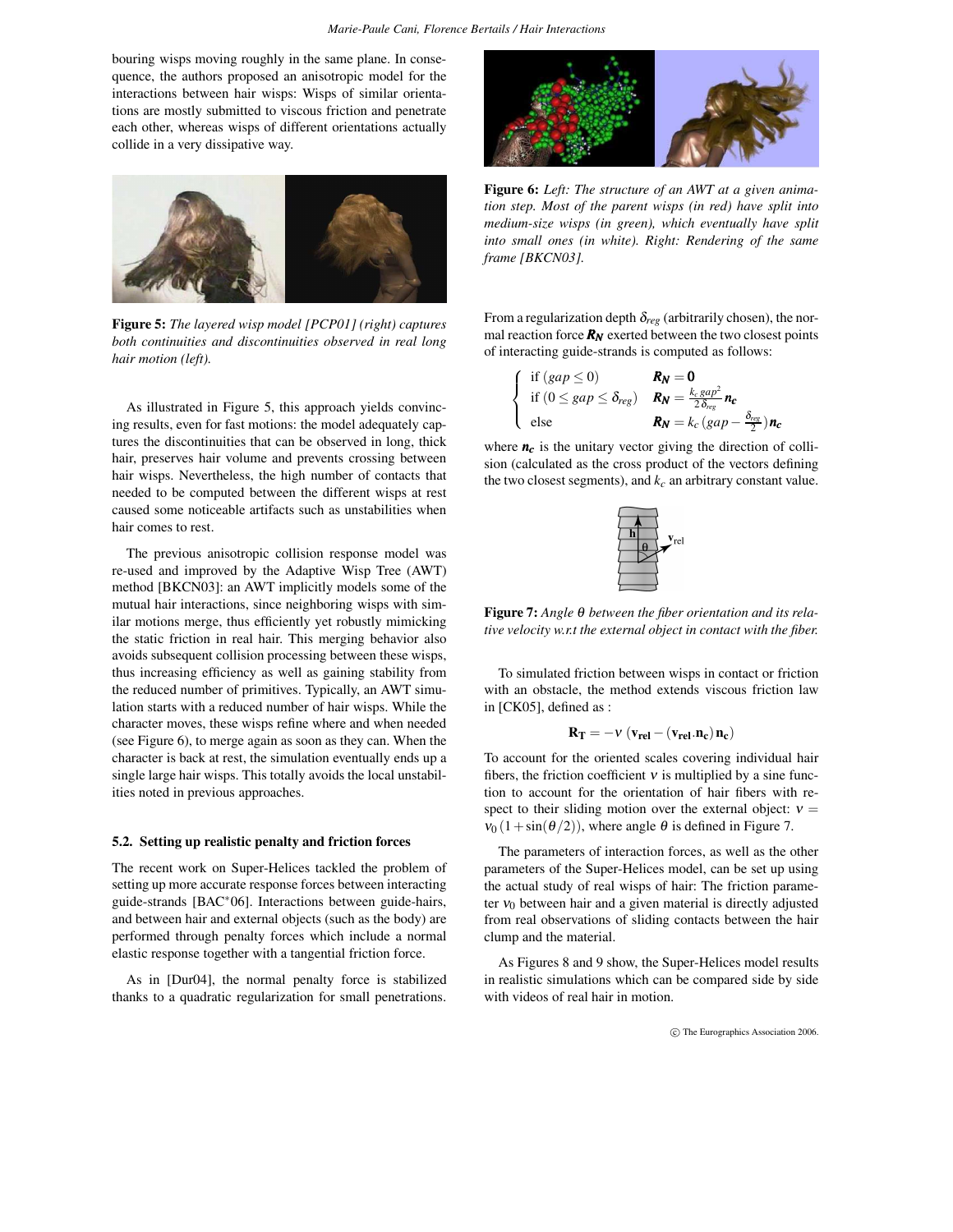

**Figure 8:** *Validation of the friction model in [\[BAC](#page-7-7)* <sup>∗</sup>*06] on a sliding motion of a smooth (left) and curly (right) hair clump over different kinds of material (left: wooden surface, right: cotton).*

<span id="page-7-12"></span>

**Figure 9:** *Comparison between a real full head of hair and the model based on interacting Super-Helices [\[BAC](#page-7-7)* <sup>∗</sup>*06], on a head shaking motion (straight and clumpy hair type).*

### <span id="page-7-13"></span>**6. Conclusion**

As we have shown, processing hair interactions requires a dedicated set of methods, due to the very specific nature of the hair material. Impressive advances were made in the last six years, from the first models able to handle hair selfcollisions to efficient, robust and even partly validated methods. This chapter has detailed several specific solutions that range from the use of a volumetric approach when a very quick solution is required to realistic models that still keep the computational load to an acceptable rate.

In spite of all these advances, there still remains very challenging issues in the modeling of hair self-interactions: these interactions are indeed the origin of the complex collective behavior of hair. Especially they cause hair to group into clusters during motion; this phenomenon has never been accounted before (except in very simplified models, such as the AWT), as previous models usually assume that hair granularity is fixed by the number of simulated guide-strands. Moreover, hair interactions vary a lot according to external conditions such as moisture (wet hair being the extreme case), combing, or the use of cosmetic products. Lastly, hair triboelectricity has never been modelled in an accurate way.

Future research should include attempts to make volumetric methods such as the one presented in section [3](#page-3-0) more accurate at low cost, by taking local hair directional distribution into account while setting up the response force. The approaches that seek for realism should probably extract the internal damping inside a hair wisp from the preliminary study of hair chunks actually modeled using a full set of interacting hair strands. This study should also bring more accurate criteria for splitting a wisp into sub-wisps or merging them, and could help characterizing the number of hair guides re-

c The Eurographics Association 2006.

quired according to the natural curliness and smoothness of a given hair type.

#### **Acknowledgments**

The authors would like to thank all the collaborators who have worked with them on hair animation in the past few years, and more specifically Eric Plante, Pierre Poulin, Tae-Yong Kim, Ulrich Neumann, Clément Ménier, Basile Audoly, Bernard Querleux, Jean-Luc Lévêque and Frédéric Leroy.

#### **References**

- <span id="page-7-0"></span>[AUK92] ANJYO K., USAMI Y., KURIHARA T.: A simple method for extracting the natural beauty of hair. In *Proceedings of ACM SIGGRAPH 1992* (August 1992), Computer Graphics Proceedings, Annual Conference Series, pp. 111–120.
- <span id="page-7-7"></span>[BAC<sup>\*</sup>06] BERTAILS F., AUDOLY B., CANI M.-P., QUERLEUX B., LEROY F., LÉVÊQUE J.-L.: Super-helices for predicting the dynamics of natural hair. In *ACM Transactions on Graphics (Proceedings of the SIGGRAPH conference)* (August 2006).
- <span id="page-7-3"></span>[BCN03] BANDO Y., CHEN B.-Y., NISHITA T.: Animating hair with loosely connected particles. *Computer Graphics Forum 22*, 3 (2003), 411–418. Proceedings of Eurographics'03.
- <span id="page-7-9"></span>[Ber06] BERTAILS F.: *Simulation de chevelures naturelles*. PhD thesis, Institut National Polytechnique de Grenoble, 2006.
- <span id="page-7-5"></span>[BKCN03] BERTAILS F., KIM T.-Y., CANI M.-P., NEUMANN U.: Adaptive wisp tree - a multiresolution control structure for simulating dynamic clustering in hair motion. In *ACM SIGGRAPH Symposium on Computer Animation* (July 2003), pp. 207–213.
- <span id="page-7-8"></span>[BMC05] BERTAILS F., MÉNIER C., CANI M.-P.: A practical self-shadowing algorithm for interactive hair animation. In *Graphics Interface* (May 2005). Graphics Interface'05.
- <span id="page-7-6"></span>[CCK05] CHOE B., CHOI M., KO H.-S.: Simulating complex hair with robust collision handling. In *SCA '05: Proceedings of the 2005 ACM SIGGRAPH/Eurographics symposium on Computer animation* (2005), pp. 153–160.
- <span id="page-7-2"></span>[CJY02] CHANG J. T., JIN J., YU Y.: A practical model for hair mutual interactions. In *ACM SIGGRAPH Symposium on Computer Animation* (July 2002), pp. 73–80.
- <span id="page-7-11"></span>[CK05] CHOE B., KO H.-S.: A statiscal wisp model and pseudophysical approcahes for interactive hairstyle generation. *IEEE Transactions on Visualization and Computer Graphics 11*, 2 (March 2005).
- <span id="page-7-4"></span>[CSDI99] CHEN L., SAEYOR S., DOHI H., ISHIZUKA M.: A system of 3d hairstyle synthesis based on the wisp model. *The Visual Computer 15*, 4 (1999), 159–170.
- <span id="page-7-1"></span>[DTKT93] DALDEGAN A., THALMANN N. M., KURIHARA T., THALMANN D.: An integrated system for modeling, animating and rendering hair. *Computer Graphics Forum 12*, 3 (1993), 211– 221.
- <span id="page-7-10"></span>[Dur04] DURVILLE D.: Modelling of contact-friction interactions in entangled fibrous materials. In *Procs of the Sixth World Congress on Computational Mechanics (WCCM VI)* (September 2004).